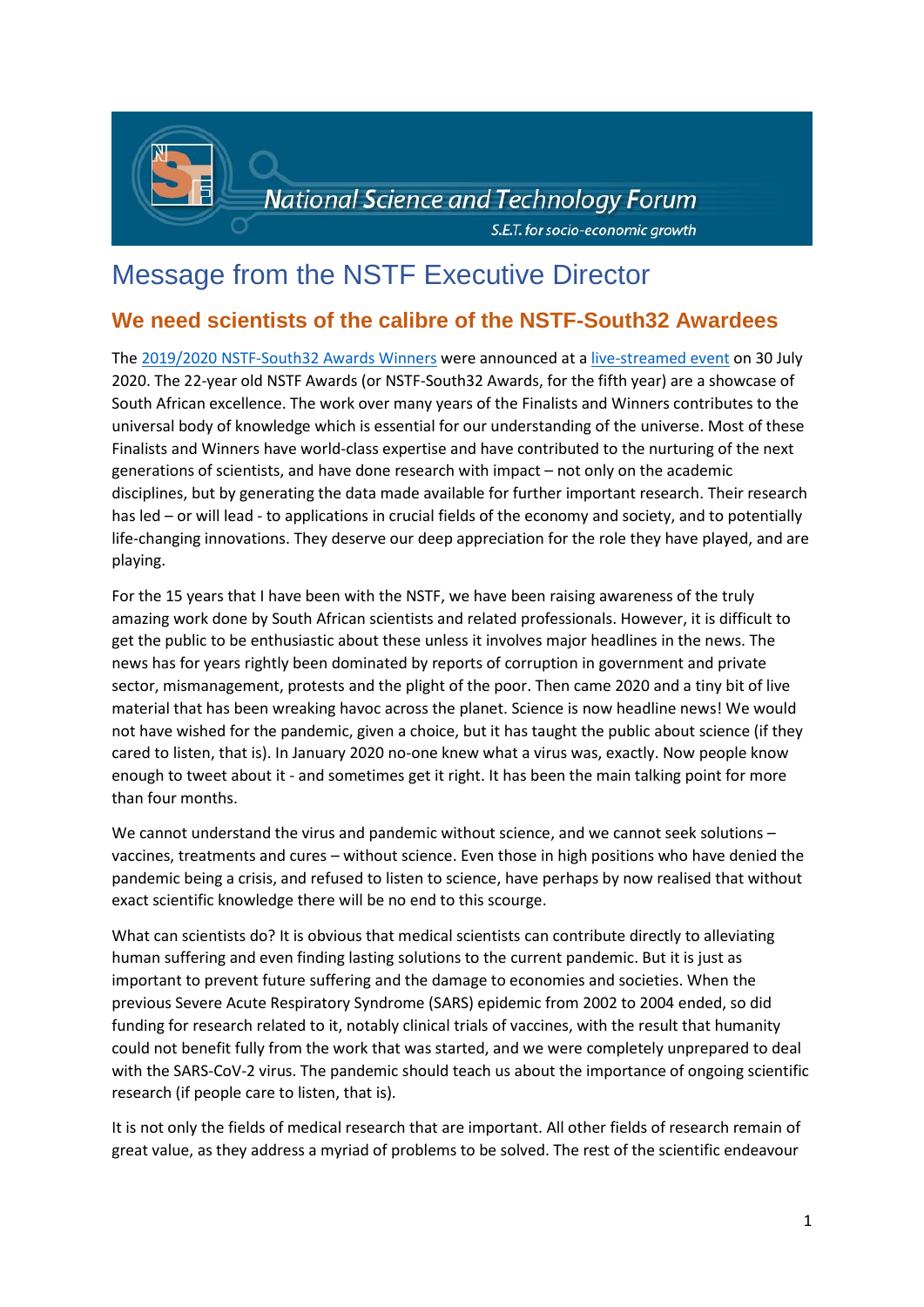does not cease to be crucial just because our attention is often obsessively focused on the pandemic.

In the context of treating and preventing COVID-19, for example, materials science can assist in developing more efficient and environmentally friendly materials. From personal protective equipment (PPE) to surfaces of counters and tables, surfaces of electronic devices, clothes and shoes, medical equipment, shopping bags… the list of materials that could be improved is long. Before the pandemic, some progress had been made in developing alternatives to plastic and exploring the possibilities of a circular economy in relation to plastics manufacturing and recycling. Since the pandemic started, these matters have no longer grabbed headlines. The main material used to manage the spread of the virus is plastic, with the exception of cloth masks. It is doubtful that the properties of the plastic materials used have been considered beyond their ability to shield people from the virus. When the next pandemic arrives, we should be ready with improved materials for PPEs that can (e.g.) be composted, and surfaces that are self-cleaning.

Food security is an area of major concern, particularly in the present circumstances. Research and innovation in agriculture are thus, more than ever, of critical importance. 2020 is the International Year of Plant Health, prompting the promotion of research into the health of food crops, and innovations leading to greater efficiencies and secondary agricultural products. The winner of the [NSTF Special Annual Theme Award](http://www.nstf.org.za/categories/theme-award/) this year is **Prof Mike Wingfield**. He established FABI – the Forestry and Agricultural Biotechnology Institute- and was its Director for 20 years. Large numbers of scientists working in plant health have been trained by him and FABI, both locally and globally.

The pandemic has made the government acutely aware of the lack of access to water in many parts of the country. In a hurried fashion measures were taken to ensure water access during the lockdown and for the schools when they re-opened. The success of these essential measures seems to be patchy. The problem of access to water has been highlighted, emphasised, investigated, monitored and researched over many years, but the disaster of lack of water has finally been brought home by the pandemic.

The winner of the [NSTF-Water Research Commission \(WRC\)](http://www.nstf.org.za/categories/water-research-commission/) Award this year went to **Prof Faizal Bux,** Director and Professor: Institute for Water and Wastewater Technology, Durban University of Technology (DUT). About 30 years of his research have focussed on investigating microbial contributions to wastewater treatment processes. Innovative technology was developed in close consultation with water sector partners, both locally and internationally. Water can be treated and re-used in the most effective way, with a positive impact on water access. This is the kind of research that should lead to large scale implementation by government.

And so I could continue, not only by telling of this year's Award Winners, but of more than 200 previous Winners, and thousands of Finalists over the years. (My apologies for not highlighting every one of the 15 Winners this year.)

As a last point, the challenge of solving problems in today's world is that it is a globalised world, and everything is interconnected. It has taken decades to build understanding of the complexity of Earth itself, with the natural global systems (e.g. ocean currents) interacting with one another, with the outcomes often difficult to predict. Super computers are required to process the collected data of such complex systems, and yet, there is still so much that humankind does not understand. The human-made world is also complex, and the interaction of natural systems and anthropogenic systems even more so. The world needs scientists to study and analyse the enormous complexity of a globalised world. Scientists are mostly educated and trained to have vast knowledge and deep